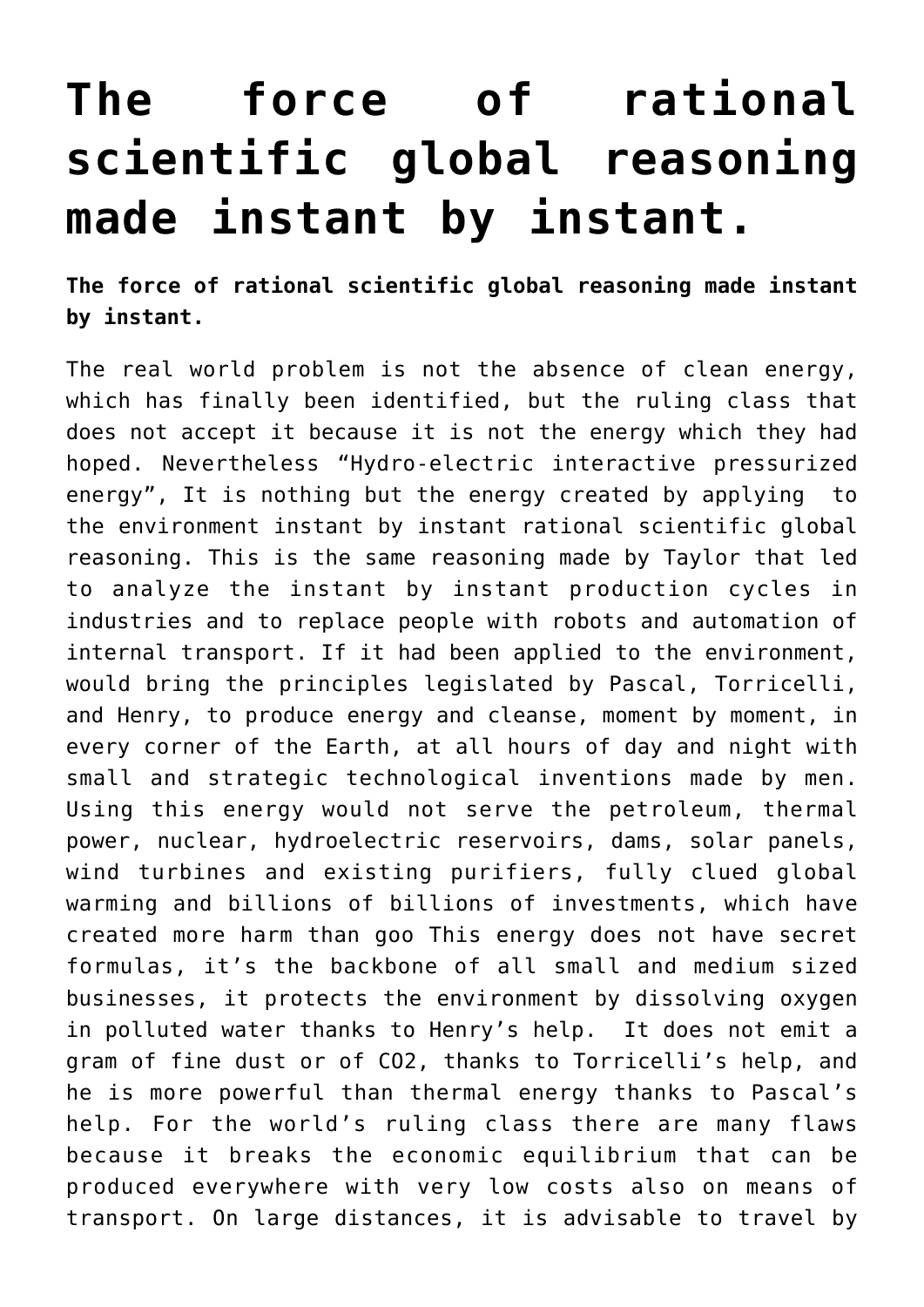air and naval, consuming only the wear of electric machines: electric pumps, turbines, alternators, compressors, turbofans and some battery for the initial start-up. In fact, the power system recovers the water that comes out of a turbine by means of a "modified pump, with double power to the impeller", which uses the same impeller that also recycles the water inside the volume accumulated pressurized by Pascal. Therefore, in the pressurized tank, we have an excess of expulsion flow for the body's impenetrability with Torricelli's energy that he realizes that the volume is already full, feeding the turbine again. Of this ongoing quarrel between Pascal that enters the water into the pressurized tank and Torricelli that expels it, Henry took advantage by stealing oxygen from the compressed air solubilizing it in the water that through the pressurized tank. Therefore, the more energy we produce, the more water we purify. Also, if we consider that the power produced by an engine or turbine depends on the pressure, flow rate and flow rate density, we realize that it is not advisable to produce heat pressure and use air as a fluid. In fact, the pressure produced by burning a fuel produces gas whose density is almost a thousand times inferior to water, while the maximum pressure can reach 40 bar, while compressed air can also reach thousands of bars? Thus, the compressed hydroelectric motor is much cheaper and more powerful than the thermal one, but also easier to build and maintain: it uses static air pressure, while underwater circulates uncompressed water that feeds the turbine. Since the thermal energy cannot compete even from an economic point of view, only the ignorance of politics and the silence of science are still allowed to survive. If possible, the politicians and scientists and economists of the past should also be dismissed. What are the current ones waiting for? Or at least repent, apologize to the people who trusted in them? Instead, everything is silent, the world's leading political, economical, environmental and energy class continues to do the damage he has always done with inefficient energy and inefficient purification. The only energy we are not talking about is just the interactive one that would be